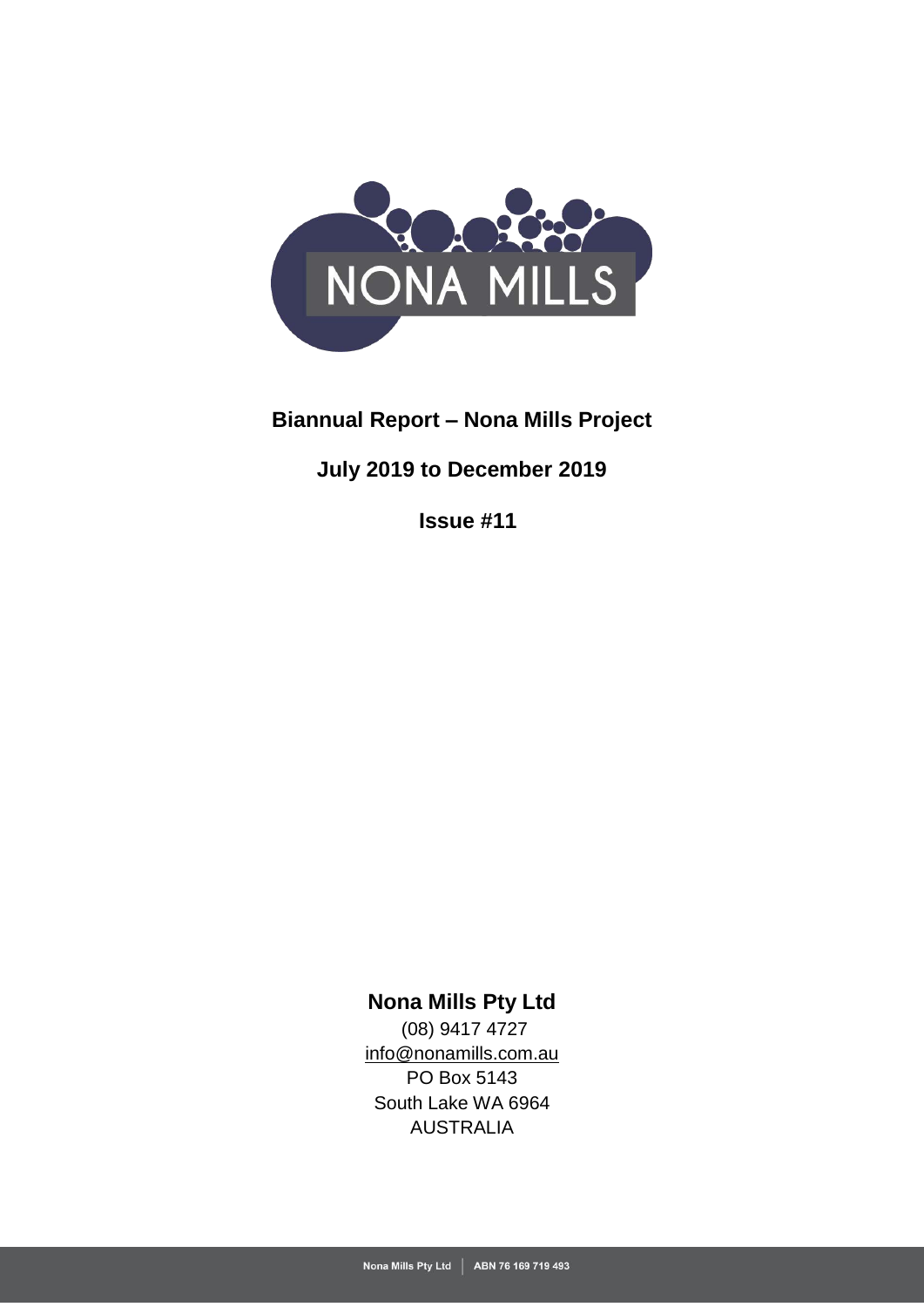# Contents

| The Impact of the UDS Dollar (USD) and Inflation on Oil Prices10 |  |
|------------------------------------------------------------------|--|
|                                                                  |  |
|                                                                  |  |
|                                                                  |  |

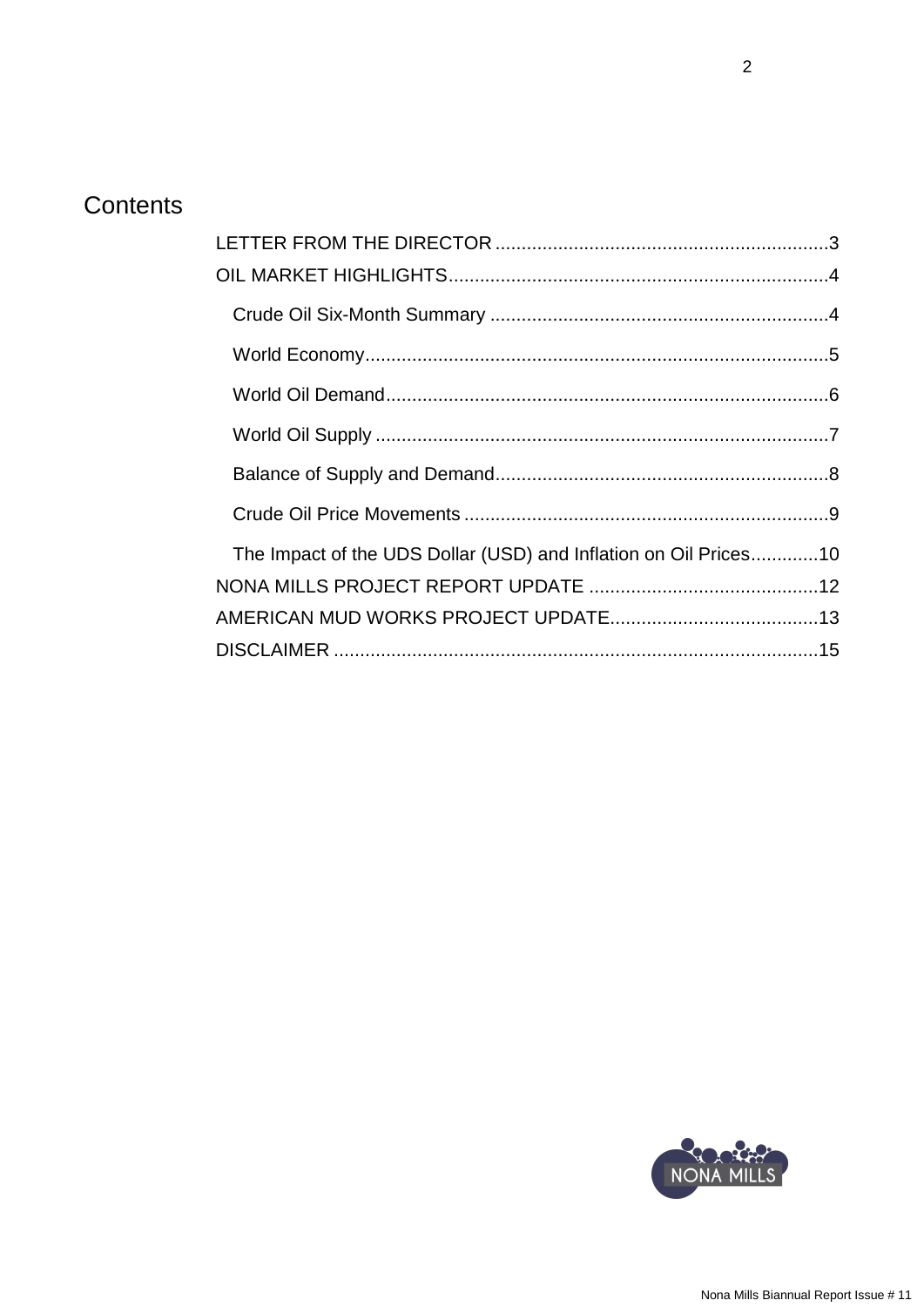## <span id="page-2-0"></span>**LETTER FROM THE DIRECTOR**

The OPEC Reference Basket (ORB) commenced 2019 rebounding in January and continuing to improve, averaging \$70.78/b by April. This six-month high was reached as the ongoing bullish market sentiment was fuelled by concerns about additional oil supply disruptions in the wake of new geopolitical risks in key oil producing regions.

In 1H2019 crude oil futures prices reached their highest level since last October on the back of improved market sentiment and robust oil market fundamentals amid oil supply outages. The ICE Brent averaged \$71.63/b, while the NYMEX WTI averaged \$63.87/b. Nonetheless, oil



futures retreated in late April and early May, after traders took profits following a steep rally earlier in April, while renewed trade tensions between the US and China raised worries about global energy demand, further weighing on the market.

Although oil prices continued to decline in June, both the Brent and Dubai price structures remained in steep descent. Prompt oil prices were still supported by healthy physical crude oil demand and reduced supply due to planned outages as well as the voluntary supply adjustments from OPEC and participating non-OPEC countries in the Declaration of Cooperation. Heightened geopolitical tensions in the Middle East and concerns about potential supply disruptions also added support to prompt prices. However, the WTI price structure remained in context, specifically in the front of the curve, mirroring the US oil market oversupply.

The global economic growth forecast for 2019 remains at 3.2% and is expected to remain at 3.2% in 2020. While the US and China are forecast to slow slightly, some severely hit economies – mainly in Latin America and Turkey – are forecast to recover, keeping the global economic growth momentum unchanged from the 2019 level. Although large uncertainties remain, current growth forecasts assume no further downside risks and that trade-related issues do not escalate further.

American Mud Works (AMW) in partnership with Nona Mills continues to make encouraging progress. The construction of the facility is almost at completion with expectations to be fully operational by March 2020 enabling AMW to provide an allinclusive service offering. This year AMW has succeeded in the formation of multiple strategic partnerships with key members of the oil and gas services community which will ensure continued advances in 2020. For more information on AMW please see the details attached.

Yours sincerely

W. Blgr

Wayne Blazejczyk **DIRECTOR**

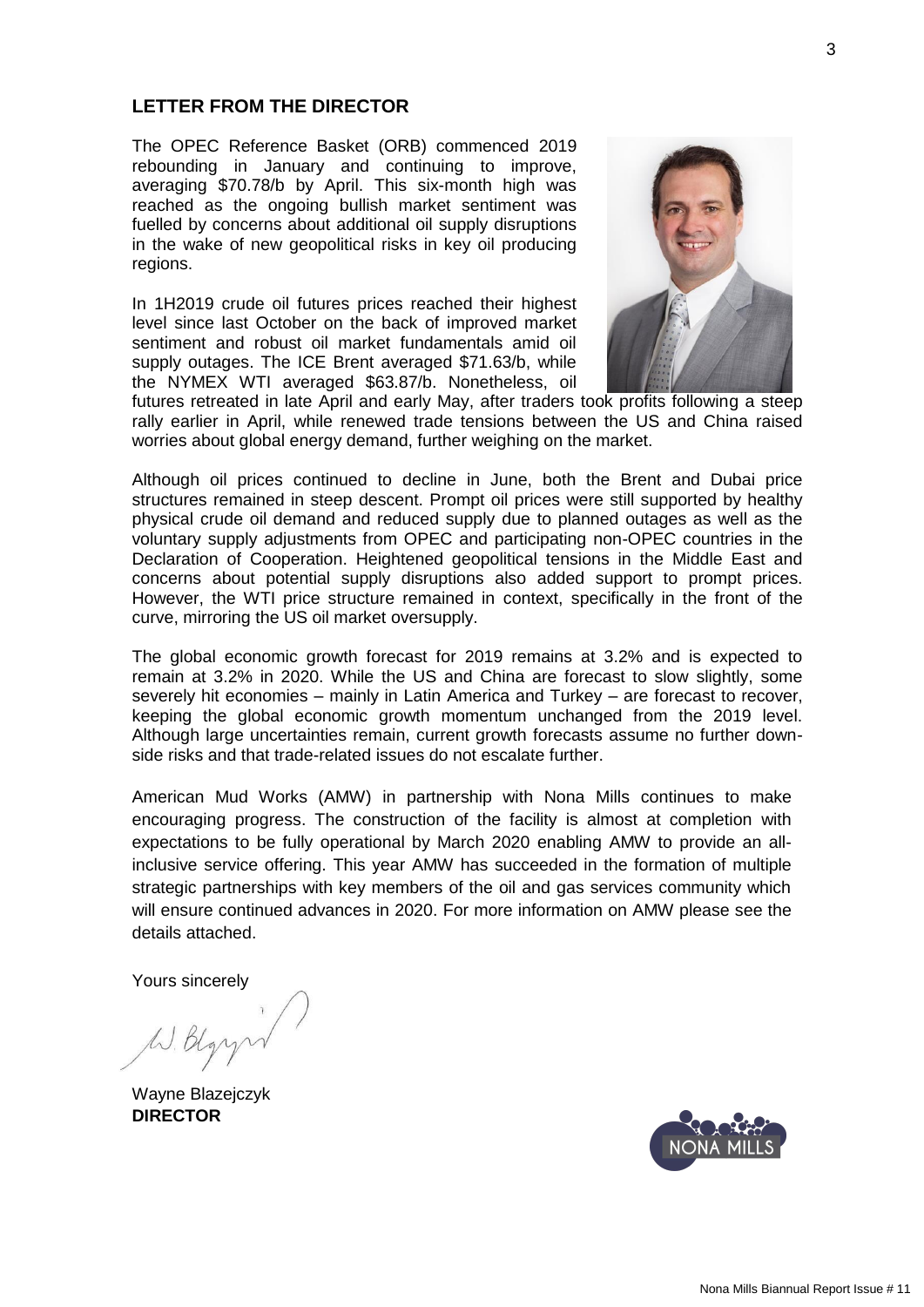## <span id="page-3-0"></span>**OIL MARKET HIGHLIGHTS**

### <span id="page-3-1"></span>**Crude Oil Six-Month Summary**

The OPEC Reference Basket (ORB) value closed 2019 higher m-o-m, climbing more than \$3/b in December to settle at \$66.48/b, its highest monthly value since April 2019. Oil prices gained for the second consecutive month, amid improved oil market fundamentals including continued market stabilization efforts conducted under the DoC, as well as easing trade tensions between the US and China.

Crude oil futures prices ended the year higher, with ICE Brent rising by \$2.46, or 3.9%, to \$65.17/b, while NYMEX WTI increased by \$2.73, or 4.8%, to \$59.80/b m-o-m in December. Moreover, international benchmark Brent crude futures closed the year almost 23% higher than the level registered in late 2018, while NYMEX WTI was up by 34%.

However, in terms of the yearly average, oil prices declined in 2019. ICE Brent was \$7.53, or 10.5% lower in 2019, at \$64.16/b, while NYMEX WTI fell by \$7.86, or 12.1%, to \$57.04/b, compared to 2018.

At the same time, DME Oman crude oil futures prices rose m-o-m in December by \$2.72, or 4.3%, to settle at \$63.05/b. Y-t-d, DME Oman was lower by \$5.89, or 8.4%, at \$63.99/b, compared to the same period a year earlier.

Prompt oil prices were still supported by healthy physical crude oil demand and reduced supply due to planned outages as well as the voluntary supply adjustments from OPEC and participating non-OPEC countries in the Declaration of Cooperation. Heightened geopolitical tensions in the Middle East and concerns about potential supply disruptions also added support to prompt prices. However, the WTI price structure remained in contango, specifically in the front of the curve, mirroring the US oil market oversupply



Sources: Argus Media, OPEC Secretariat and Platts.

*Reference: OPEC Monthly Oil Market Report – January 2020*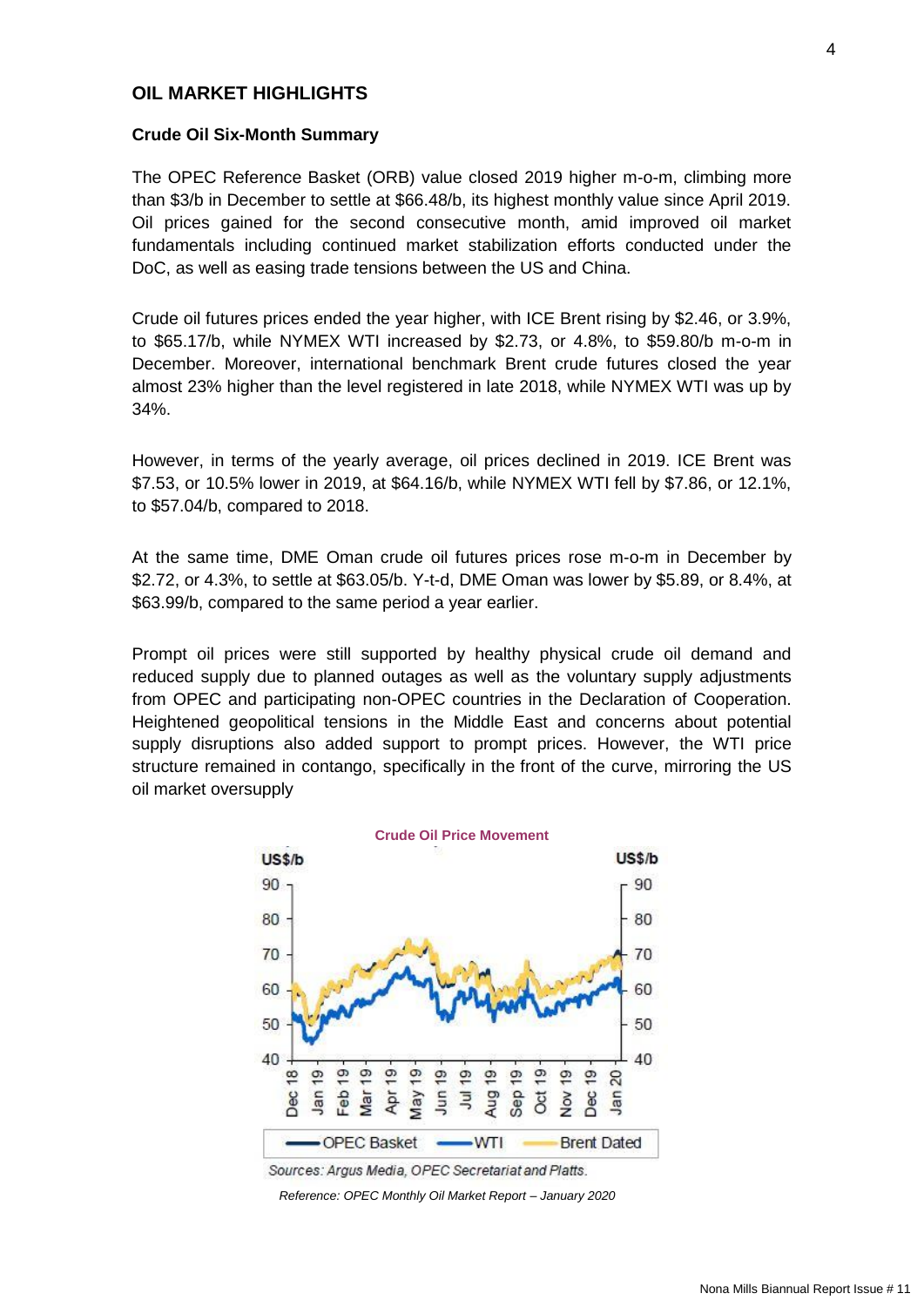### <span id="page-4-0"></span>**World Economy**

The 2019 global economic growth estimate remains at 3.0% for the end of 2019. The overall economic growth trend over the last several weeks across various economies was mainly balanced, with selective economies seeing improvements and others slowing further.

With the services sector remaining solid in the US and other important OECD economies, improvements in global trade relations and monetary policies remaining accommodative the 2020 GDP growth forecast was lifted slightly by 0.1 pp to 3.1%. With further developments on the horizon in US-China trade and Brexit, ongoing high debt levels, fiscal imbalances in some key economies, trade-related uncertainties and heightened geopolitical risks still constitute some headwinds. Indeed, the decision taken in December by OPEC and non-OPEC participating countries in the Declaration of Cooperation to continue striving for a stable and balanced oil market will play a supportive role in maintaining healthy global economic growth.

OECD growth remains at 1.6% for 2019 and is revised up to 1.5% from 1.4% for 2020. The 2019 US economic growth estimate remains at 2.3%, while the ongoing developments have led to the expectation that 2020 US GDP growth will fare slightly better than initially expected at 1.9%, compared to previously assessed. Euro-zone growth remains at 1.2% for 2019, amid confirmation of slowing 2H19 growth carrying over into the coming year, leaving the 2020 forecast unchanged at 1.0%. The UK's 2019 estimate remains at 1.1% for 2019 and the forecast was revised up slightly to 1.1% for 2020, in anticipation of rising certainty about Brexit after the clear outcome in the December parliamentary elections. Japan's 2019 growth estimate was revised up to 1.1%, considering the latest upward revisions of growth for the first three quarters in 2019. Consequently, the 2020 economic growth forecast was revised up as well to 0.7% from 0.6% previously.

In the emerging economies, China's 2019 growth estimate remains at 6.2% and growth in 2020 remains forecast at 5.9%. India's 2019 GDP growth is unchanged at 5.5% and at 6.4% for 2020, but given the economic challenges, the developments need close monitoring. Growth estimates for Brazil and Russia remain unchanged at 1.0% and 1.1% for 2019, but forecasts were revised up to 2.0% and 1.5% for 2020, compared with 1.7% and 1.3% in the previous month, respectively.

|                            |     | World OECD |     | <b>US Japan</b> | Euro-<br>zone | UK   | China | India |     | <b>Brazil Russia</b> |
|----------------------------|-----|------------|-----|-----------------|---------------|------|-------|-------|-----|----------------------|
|                            |     |            |     |                 |               |      |       |       |     |                      |
| 2019                       | 3.0 | 1.6        | 2.3 | 1.1             | 1.2           | 1.11 | 6.2   | 5.5   | 1.0 | 1.1                  |
| Change from previous month | 0.0 | 0.0        | 0.0 | 0.2             | 0.0           | 0.0  | 0.0   | 0.0   | 0.0 | 0.0                  |
| 2020                       | 3.1 | 1.5        | 1.9 | 0.7             | 1.0           | 1.1  | 5.9   | 6.4   | 2.0 | 1.5                  |
| Change from previous month | 0.1 | 0.1        | 0.1 | 0.1             | 0.0           | 0.1  | 0.0   | 0.0   | 0.3 | 0.2                  |

### **Economic growth rate and revision, 2019-2020\*, %**

Note: \* 2019 = Estimate and 2020 = Forecast.

Source: OPEC Secretariat.

 *Reference: OPEC Monthly Oil Market Report – January 2020*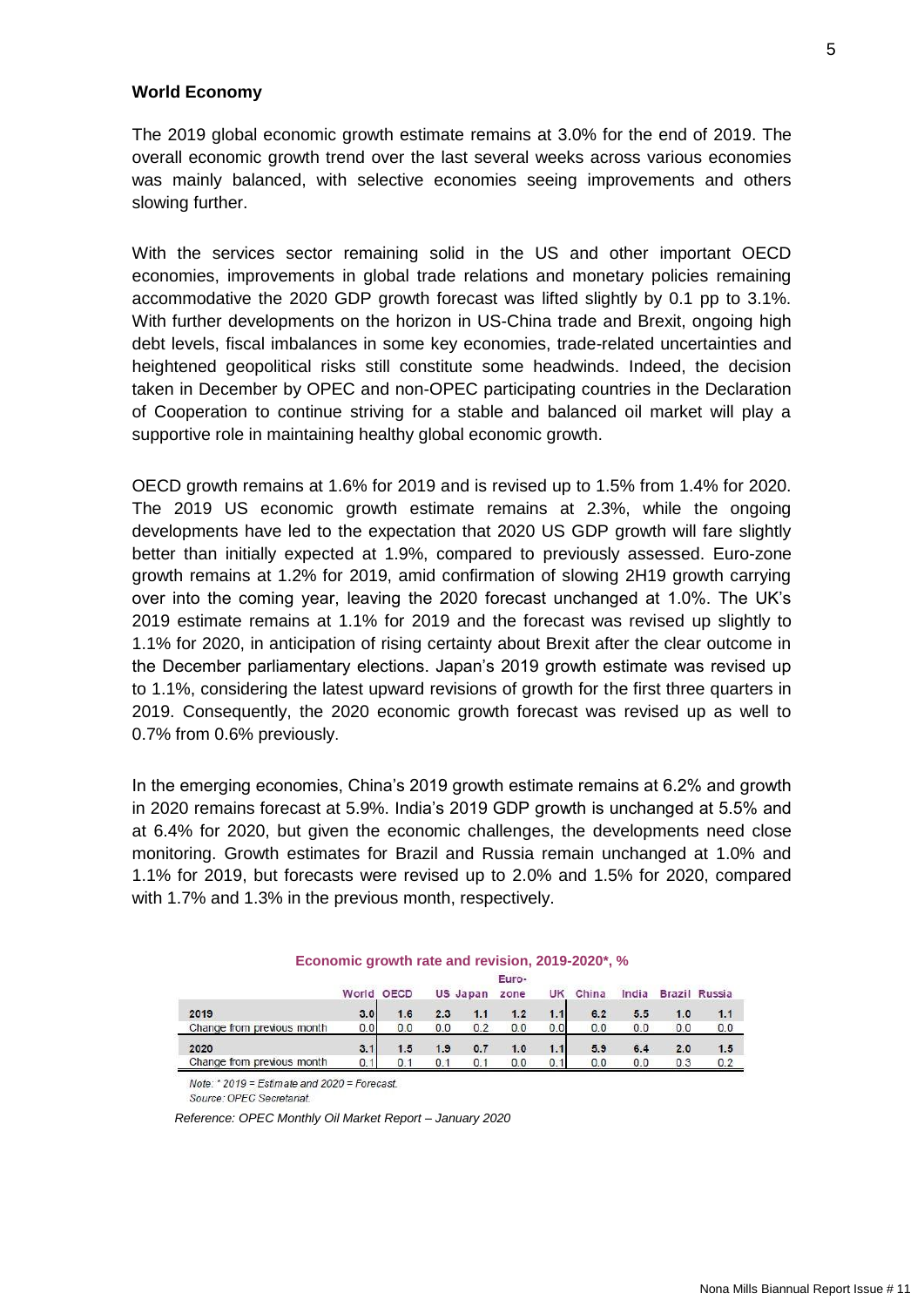### <span id="page-5-0"></span>**World Oil Demand**

Global oil demand growth in 2019 is revised lower by around 0.05 mb/d to 0.93 mb/d. As a result, total demand by the end of 2019 stands at 99.77 mb/d. This was despite an upwardly revised 4Q19 amid strong demand growth in the Middle East, which slightly offset a sizeable downward revision to oil demand data in 1H19 due to lower-thanexpected oil requirements in OECD America and Asia Pacific.

In the OECD, oil demand growth is revised down in 2019, due to data showing slower growth in OECD Americas, mainly in 1H19, because of lower-than-expected middle distillate demand, in line with slower manufacturing and trucking activities compared with a year ago. In OECD Asia Pacific, oil requirements for industrial fuels and petrochemical stocks were weaker than expected.

|                       | 2019    | 1Q20  | 2020    | <b>3Q20</b> | <b>4Q20</b> | 2020   | Growth  | $\frac{9}{6}$ |
|-----------------------|---------|-------|---------|-------------|-------------|--------|---------|---------------|
| Americas              | 25.69   | 25.42 | 25.52   | 26.25       | 26.35       | 25.89  | 0.20    | 0.77          |
| of which US           | 20.94   | 20.85 | 20.82   | 21.39       | 21.34       | 21.10  | 0.17    | 0.80          |
| Europe                | 14.33   | 14.03 | 14.19   | 14.69       | 14.27       | 14.30  | $-0.03$ | $-0.21$       |
| Asia Pacific          | 7.97    | 8.41  | 7.52    | 7.60        | 8.05        | 7.90   | $-0.08$ | $-0.99$       |
| <b>Total OECD</b>     | 47.99   | 47.86 | 47.23   | 48.54       | 48.67       | 48.08  | 0.09    | 0.18          |
| Other Asia            | 13.91   | 14.27 | 14.32   | 13.94       | 14.60       | 14.28  | 0.37    | 2.66          |
| of which India        | 4.85    | 5.20  | 4.90    | 4.65        | 5.32        | 5.02   | 0.16    | 3.39          |
| Latin America         | 6.57    | 6.46  | 6.70    | 6.99        | 6.60        | 6.69   | 0.11    | 1.75          |
| Middle East           | 8.20    | 8.34  | 7.96    | 8.78        | 8.12        | 8.30   | 0.11    | 1.28          |
| Africa                | 4.43    | 4.53  | 4.52    | 4.46        | 4.59        | 4.52   | 0.09    | 2.00          |
| <b>Total DCs</b>      | 33.11   | 33.60 | 33.49   | 34.17       | 33.92       | 33.79  | 0.68    | 2.05          |
| <b>FSU</b>            | 4.84    | 4.80  | 4.78    | 5.07        | 5.15        | 4.95   | 0.11    | 2.19          |
| Other Europe          | 0.76    | 0.76  | 0.72    | 0.76        | 0.85        | 0.77   | 0.01    | 1.54          |
| China                 | 13.06   | 12.93 | 13.52   | 13.30       | 13.79       | 13.39  | 0.33    | 2.53          |
| Total "Other regions" | 18.66   | 18.50 | 19.02   | 19.12       | 19.80       | 19.11  | 0.45    | 2.40          |
| <b>Total world</b>    | 99.77   | 99.95 | 99.73   | 101.83      | 102.38      | 100.98 | 1.22    | 1.22          |
| Previous estimate     | 99.80   | 99.78 | 99.79   | 101.78      | 102.12      | 100.88 | 1.08    | 1.08          |
| Revision              | $-0.03$ | 0.18  | $-0.06$ | 0.05        | 0.26        | 0.11   | 0.14    | 0.14          |

#### **World Oil Demand in 2019\*, mb/d** (million barrels per day) \*

Note: \* 2019 = Estimate and 2020 = Forecast.

Totals may not add up due to independent rounding.

Source: OPEC Secretariat.

*Reference: OPEC Monthly Oil Market Report – January 2020*

In the non-OECD, oil demand growth is also revised slightly lower in 2019, with significant downward revisions during 2Q19 and 3Q19, counterbalanced by positive revisions in 4Q19. The downward revisions mainly reflect slower momentum in Other Asia, particularly in India, during 2Q19 and 3Q19, while higher-than-expected demand from the Middle East during 2H19 supported upward revisions.

World oil demand in 2020 is foreseen to increase to an average 100.98 mb/d for the year. Improved trade sentiment between the US and China, as well as an improved economic outlook in various economies — coupled with a low baseline — propelled the upward revision.

In the OECD, oil demand is estimated to increase by 0.09 mb/d, higher than last

Change 2020/19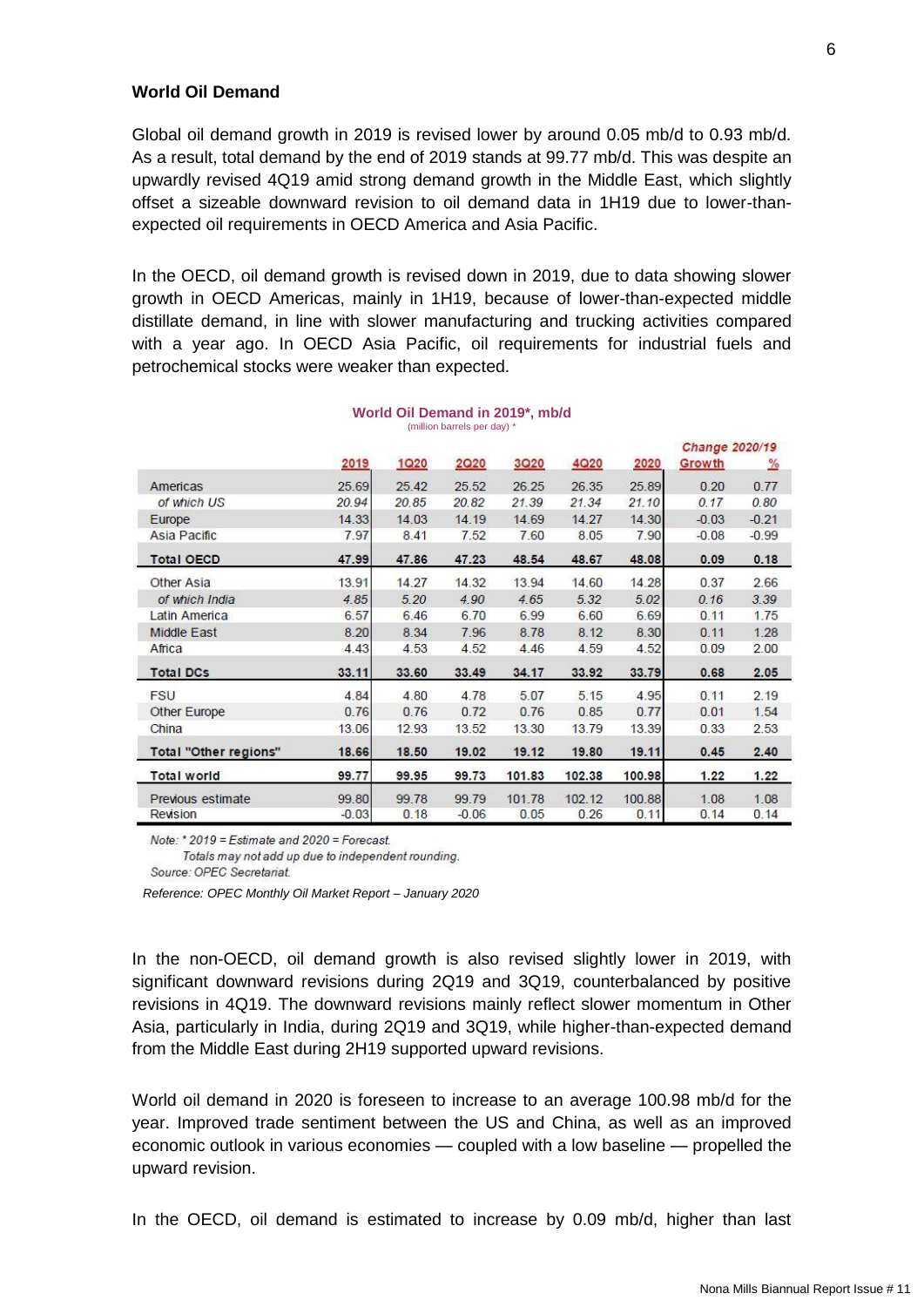month's projections. OECD Americas is projected to lead oil demand growth in the region, supported by steady NGL and middle distillate demand. In the non-OECD, oil demand is foreseen rising by 1.13 mb/d despite Chinese oil demand growth projected to be less than a year earlier. However, this will be more than offset by improved oil requirements in Other Asia, Latin America and the Middle East compared with 2019.

## <span id="page-6-0"></span>**World Oil Supply**

The non-OPEC oil supply growth estimate for 2019 is revised up and is now estimated at 1.86 mb/d, to average 64.34 mb/d by end 2019. The upward revisions to production data from the US, Norway, Australia, Indonesia, Thailand, Argentina and Brazil are partially offset by minor downward production adjustments in the UK, Denmark, India, Qatar, and Ghana. US liquids output y-o-y growth is revised up to average 1.66 mb/d. The US, Brazil, China, Canada, Russia, Australia and the UK are estimated to have been the key drivers of growth in 2019, while Mexico and Norway have seen the largest declines.

The non-OPEC oil supply growth forecast for 2020 is also revised up by 0.18 mb/d from last assessment and is projected to grow by 2.35 mb/d to average 66.68 mb/d. Large upward revisions in Norway, Mexico and Guyana's oil supply forecast are partially offset by downward revisions in the supply forecast of the US, other OECD Europe, and the Sudans. US oil supply growth forecast for the current year is revised down by 76 tb/d, to represent y-o-y growth of 1.43 mb/d. The US, Norway, Brazil, Canada, Guyana, and Australia are expected to be the main growth drivers in 2020, while Indonesia, Thailand, Egypt and Colombia are forecast to see the largest declines.

|                              |       |             |       |             |       |       | Change 2020/19 |               |
|------------------------------|-------|-------------|-------|-------------|-------|-------|----------------|---------------|
|                              | 2019  | <u>1Q20</u> | 2020  | <b>3Q20</b> | 4Q20  | 2020  | Growth         | $\frac{9}{6}$ |
| Americas                     | 25.69 | 26.71       | 26.96 | 27.39       | 27.68 | 27.18 | 1.49           | 5.80          |
| of which US                  | 18.38 | 19.23       | 19.78 | 19.99       | 20.21 | 19.81 | 1.43           | 7.77          |
| Europe                       | 3.72  | 4.03        | 3.88  | 3.93        | 4.15  | 4.00  | 0.27           | 7.35          |
| Asia Pacific                 | 0.49  | 0.55        | 0.54  | 0.58        | 0.58  | 0.56  | 0.07           | 14.22         |
| <b>Total OECD</b>            | 29.91 | 31.29       | 31.38 | 31.89       | 32.41 | 31.74 | 1.83           | 6.13          |
| Other Asia                   | 3.43  | 3.38        | 3.39  | 3.39        | 3.38  | 3.38  | $-0.04$        | $-1.31$       |
| Latin America                | 5.41  | 5.74        | 5.75  | 5.74        | 5.88  | 5.78  | 0.37           | 6.78          |
| Middle East                  | 3.21  | 3.24        | 3.25  | 3.26        | 3.28  | 3.26  | 0.04           | 1.35          |
| Africa                       | 1.51  | 1.50        | 1.55  | 1.54        | 1.54  | 1.53  | 0.02           | 1.60          |
| <b>Total DCs</b>             | 13.56 | 13.85       | 13.93 | 13.93       | 14.07 | 13.95 | 0.39           | 2.87          |
| <b>FSU</b>                   | 14.37 | 14.23       | 14.45 | 14.37       | 14.65 | 14.42 | 0.06           | 0.40          |
| of which Russia              | 11.44 | 11.27       | 11.50 | 11.51       | 11.64 | 11.48 | 0.04           | 0.37          |
| Other Europe                 | 0.12  | 0.12        | 0.12  | 0.12        | 0.11  | 0.12  | $-0.01$        | $-4.32$       |
| China                        | 4.10  | 4.12        | 4.13  | 4.10        | 4.13  | 4.12  | 0.02           | 0.46          |
| Total "Other regions"        | 18.59 | 18.47       | 18.70 | 18.59       | 18.89 | 18.66 | 0.07           | 0.38          |
| <b>Total non-OPEC</b>        |       |             |       |             |       |       |                |               |
| production                   | 62.06 | 63.61       | 64.01 | 64.41       | 65.37 | 64.35 | 2.29           | 3.70          |
| Processing gains             | 2.28  | 2.33        | 2.33  | 2.33        | 2.33  | 2.33  | 0.05           | 2.37          |
| <b>Total non-OPEC supply</b> | 64.34 | 65.94       | 66.34 | 66.74       | 67.70 | 66.68 | 2.35           | 3.65          |
| Previous estimate            | 64.30 | 65.82       | 66.09 | 66.46       | 67.49 | 66.46 | 2.17           | 3.37          |
| Revision                     | 0.04  | 0.12        | 0.26  | 0.29        | 0.21  | 0.22  | 0.18           | 0.28          |

### **Non-OPEC Supply**

(million barrels per day)

Note: \* 2019 = Estimate and 2020 = Forecast.

Totals may not add up due to independent rounding.

Source: OPEC Secretariat.

*Reference: OPEC Monthly Oil Market Report – January 2020*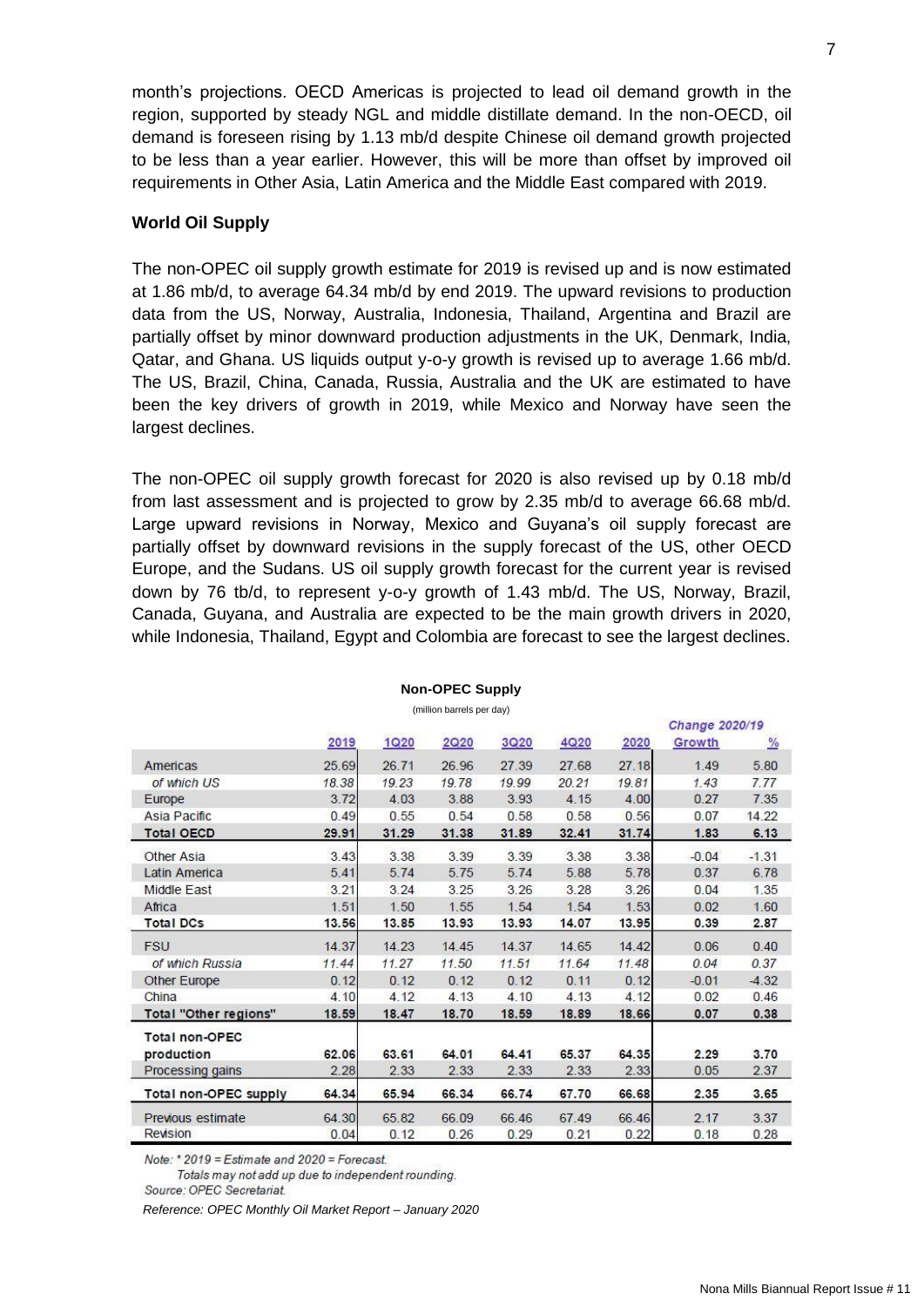OPEC NGLs and non-conventional liquids production in 2019 is estimated to have grown by 0.04 mb/d to average 4.80 mb/d by end 2019. In 2020, OPEC NGLs are forecast to grow by 0.03 mb/d y-o-y to average 4.83 mb/d.

In Q419 OPEC crude oil production fell by 161 tb/d in December to average 29.44 mb/d, according to secondary sources. As a result, preliminary data indicates that global oil supply decreased in December to average 100.28 mb/d, and down by 0.61 mb/d y-o-y. Global oil supply in 2019 declined by 0.10 mb/d compared to 2018. OPEC crude oil production in 2019 declined by 2.0 mb compared to a year earlier. With non-OPEC supply growth at 1.86 mb/d, if there had not been an agreement between OPEC and 10 non-OPEC countries, the market would be considerably oversupplied in 2019.



Source: OPEC Secretariat.

*Reference: OPEC Monthly Oil Market Report – January 2020*

### <span id="page-7-0"></span>**Balance of Supply and Demand**

Demand for OPEC crude in 2019 was revised down by 0.1 mb/d from the previous report to stand at 30.6 mb/d, which is 1.0 mb/d lower than the 2018 level.

Compared to the previous monthly report, both 1Q19 and 3Q19 were unchanged, while 2Q19 was revised down by 0.1 mb/d. Demand for OPEC crude in 4Q19 was revised down by 0.2 mb/d.

When compared to the same quarters in 2018, demand for OPEC crude in 1Q19 and 2Q19 were 2.0 mb/d and 1.6 mb/d lower, respectively. 3Q19 and 4Q19 show a drop of 0.1 mb/d and 0.3 mb/d, respectively.

According to secondary sources, OPEC crude production averaged 30.5 mb/d in 1Q19, about 0.3 mb/d higher than the demand for OPEC crude in the same period, while in 2Q19 OPEC crude production averaged 30.0 mb/d, in line with demand for OPEC crude. In 3Q19 OPEC crude production averaged 29.4 mb/d, around 2.3 mb/d lower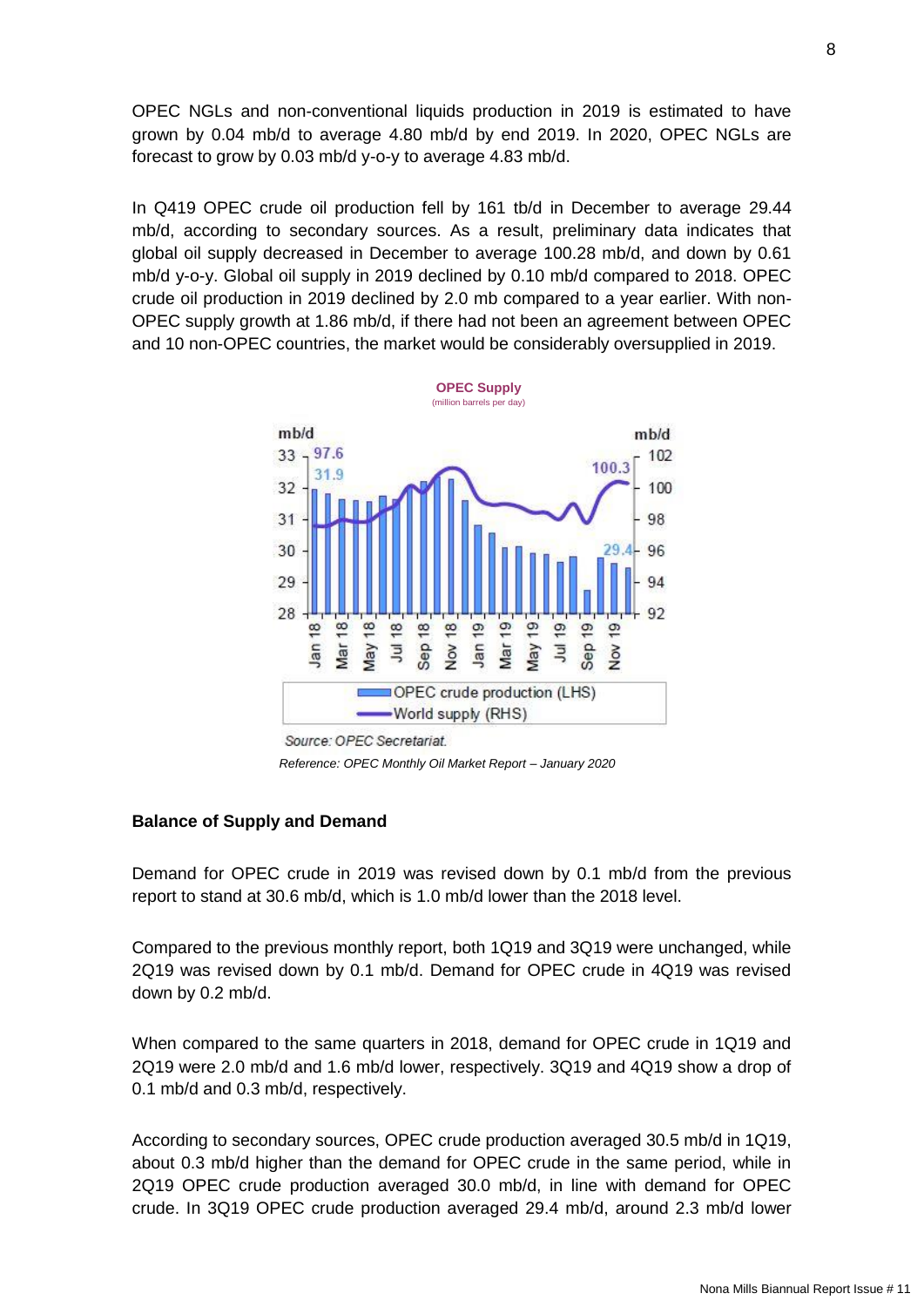than the demand for OPEC crude. In 4Q19, OPEC crude oil production stood at 29.6 mb/d, around 1.0 mb/d below the demand for OPEC crude. For 2019, OPEC crude oil production therefore averaged at 29.9 mb/d, around 0.8 mb/d below the demand for OPEC crude.

Demand for OPEC crude in 2020 also was revised down by 0.1 mb/d from the previous report to 29.5 mb/d. This is around 1.2 mb/d lower than the 2019 level.

Compared to the previous monthly report, 1Q20 was revised up by 0.1 mb/d, while 2Q20 and 3Q20 were revised down by 0.3 mb/d and 0.2 mb/d, respectively. Demand for OPEC crude in 4Q20 remained unchanged, when compared to the previous assessment.

When compared to the same quarters in 2019, demand for OPEC crude in 1Q20 and 2Q20 were 1.0 mb/d and 1.4 mb/d lower, respectively. 3Q20 and 4Q20 show a drop of 1.5 mb/d and 0.8 mb/d, respectively.

|                                         |       |       |       |        |        |        | Change<br>2020/19 |
|-----------------------------------------|-------|-------|-------|--------|--------|--------|-------------------|
| (a) World oil demand                    | 99.77 | 99.95 | 99.73 | 101.83 | 102.38 | 100.98 | 1.22              |
| Non-OPEC supply                         | 64.34 | 65.94 | 66.34 | 66.74  | 67.70  | 66.68  | 2.35              |
| OPEC NGLs and non-conventionals         | 4.80  | 4.83  | 4.83  | 4.83   | 4.83   | 4.83   | 0.03              |
| (b) Total non-OPEC supply and OPEC NGLs | 69.13 | 70.77 | 71.17 | 71.57  | 72.53  | 71.51  | 2.38              |
| Difference (a-b)                        | 30.63 | 29.19 | 28.56 | 30.26  | 29.85  | 29.47  | $-1.16$           |

### **Balance of supply and demand 2019-2020\***

Notes: \* 2019 = Estimate and 2020 = Forecast

Totals may not add up due to independent rounding.

Source: OPEC Secretariat.

 *Reference: OPEC Monthly Oil Market Report – January 2020*

## <span id="page-8-0"></span>**Crude Oil Price Movements**

The OPEC Reference Basket (ORB) commenced the year with a monthly average of \$58.74/b. A high point was reach in April at \$70.78/b, however this was not sustained and prices then declined in May and June by about \$7/b, or 10%, m-o-m, as all ORB component values dropped significantly alongside their perspective crude oil benchmarks. By the end of 1H19 the ORB value had declined to \$62.92/b, its lowest level since January, amid subdued economic data and a weakening global oil demand outlook.

Crude oil futures prices declined significantly by the end of 1H19 both ICE Brent and NYMEX WTI falling about 10% m-o-m, their biggest monthly drop in six months. Oil prices continued the downward trend registered in late May as market sentiment was dominated by concerns about a weakening global economic outlook and slowing oil demand growth amid actual disappointing global economic data and escalating trade disputes. In June, ICE Brent was \$7.27, or 10.3%, m-o-m lower at \$63.04/b, while NYMEX WTI fell m-o-m by \$6.16, or 10.1%, to average \$54.71/b. Year-to-date (Y-t-d), ICE Brent was \$4.99, or 7.0%, lower at \$66.17/b, while NYMEX WTI decreased by \$8.02, or 12.2%, to \$57.45/b. DME Oman crude oil futures also declined m-o-m by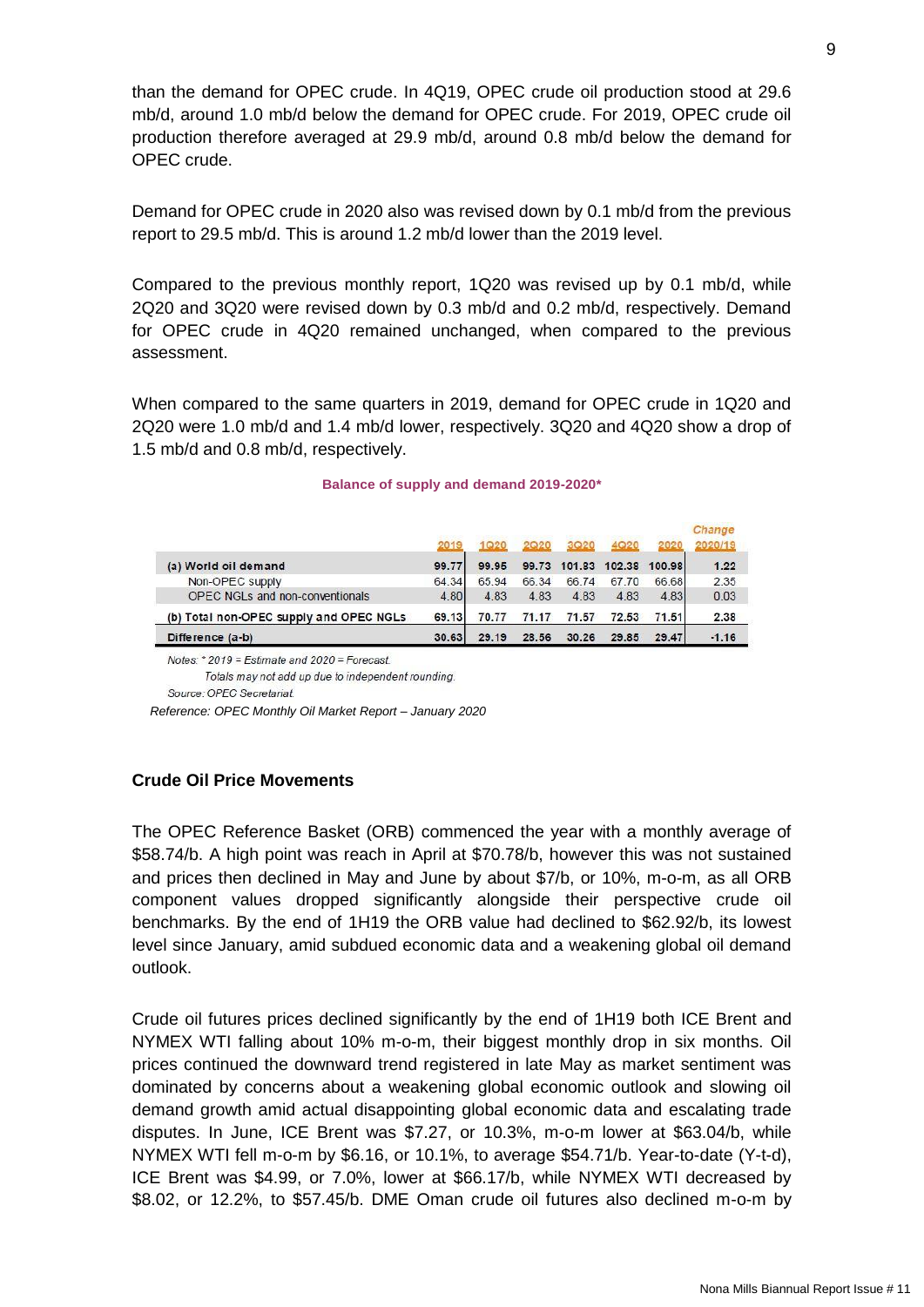\$8.01 in June, or 11.5%, over the previous month, to settle at \$61.85/b. Y-t-d, DME Oman was down by \$2.64, or 3.9%, at \$65.77/b.

Hedge funds and other money managers continued to close out more bullish positions in June, and net long positions reached their lowest since February in both ICE Brent and NYMEX WTI amid bearish sentiment on the global economic outlook and oil demand growth this year, while most forecasters lowered their oil demand projections for 2019.

Although oil prices continued to decline in June, both the Brent and Dubai price structures remained in steep descent. Prompt oil prices were still supported by healthy physical crude oil demand and reduced supply due to planned outages as well as the voluntary supply adjustments from OPEC and participating non-OPEC countries in the Declaration of Cooperation. Heightened geopolitical tensions in the Middle East and concerns about potential supply disruptions also added support to prompt prices. However, the WTI price structure remained in context, specifically in the front of the curve, mirroring the US oil market oversupply.

Sweet/sour crude differentials widened in both Europe and Asia, while they narrowed slightly in the US Gulf Coast (USGC).



### <span id="page-9-0"></span>**The Impact of the UDS Dollar (USD) and Inflation on Oil Prices**

The US dollar (USD) generally declined in December against major currencies. Against the pound sterling, the USD declined on average m-o-m by 1.9% after declines of 2.0% and 2.1% the previous two months, respectively, with the result of the parliamentary election in the UK suggesting a favourable environment for the ratification of the Brexit withdrawal agreement. Against the euro, on average m-o-m, the USD declined by 0.5%, with receding Brexit-related concerns and some firming in inflation readings in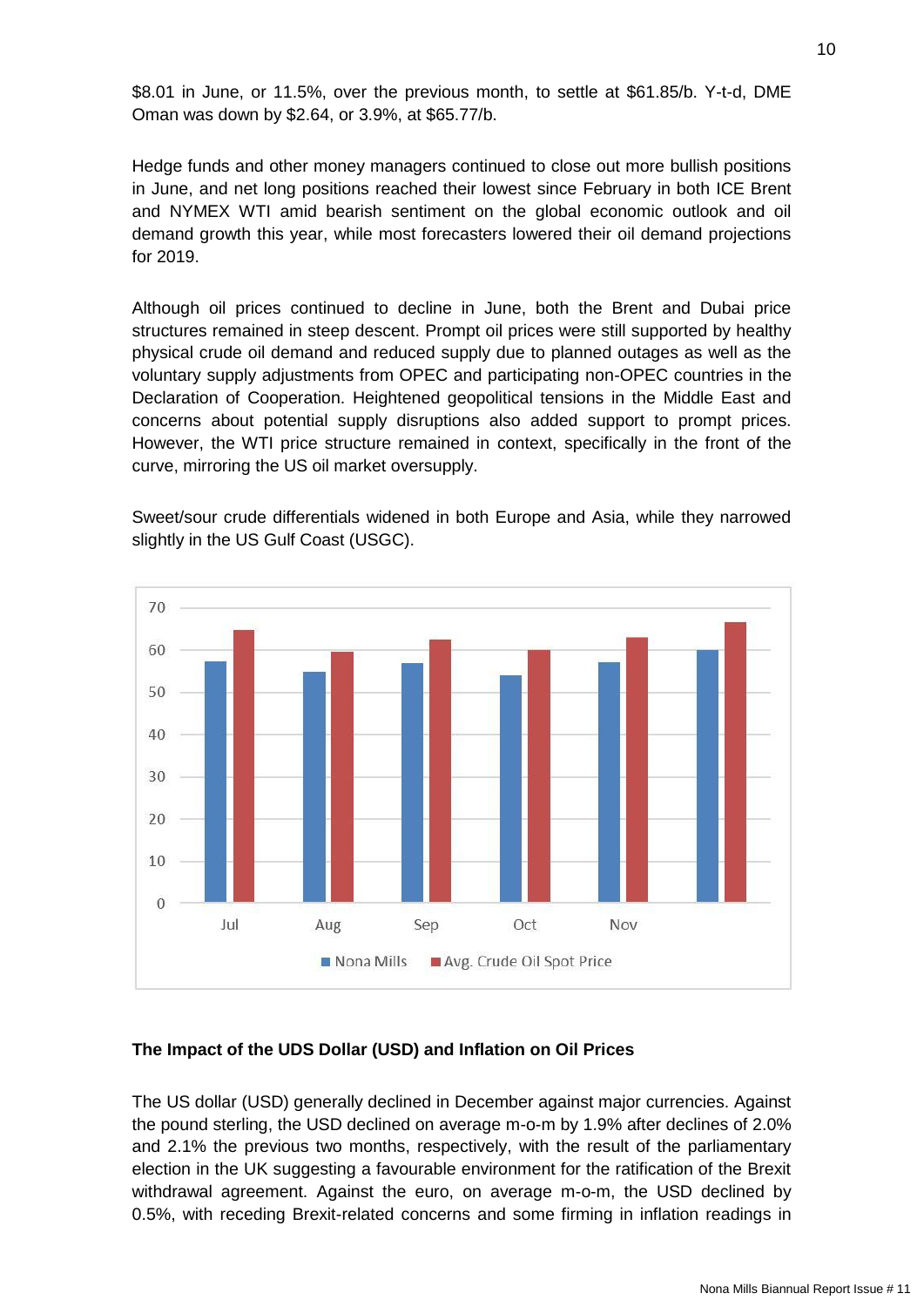the Eurozone, while the US Fed added additional monetary easing in December, including a rate cut. Against the Swiss franc, the USD decreased by 0.7%. Against the Japanese yen, the USD advanced for the fourth consecutive month due to reduced safe haven demand. The USD rose against the yen by 0.3% m-o-m.

Against the currencies of the largest emerging market economies, the USD declined. On average, the USD decreased by 0.1% against the yuan m-o-m, with the Peoples Bank of China guiding the yuan higher, in view of the anticipation of the phase one deal in the trade dispute with the US. The trend of appreciation of the yuan has continued into January so far. Against the rupee, the USD declined by 0.4% amid positive emerging market sentiment and some signs of stabilization in the economy. The USD decreased by 1.1% against the Brazilian real amid improving domestic economic indicators and the above-mentioned improving EM sentiment in view of the Sino-US trade deal. Against the Russian ruble, the USD was down by 1.4% amid further strengthening in energy prices.

In nominal terms, the price of the ORB increased by \$3.54, or 5.6%, from \$62.94/b in November to \$66.48/b in December.

In real terms, after accounting for inflation and currency fluctuations, the ORB increased to \$43.16/b in December from a revised \$41.08/b (base June 2001=100) in the previous month.

Over the same period, the USD declined by 0.5% against the import-weighted modified Geneva I + USD basket, while inflation was relatively flat m-o-m.



*Reference: OPEC Monthly Oil Market Report – January 2020*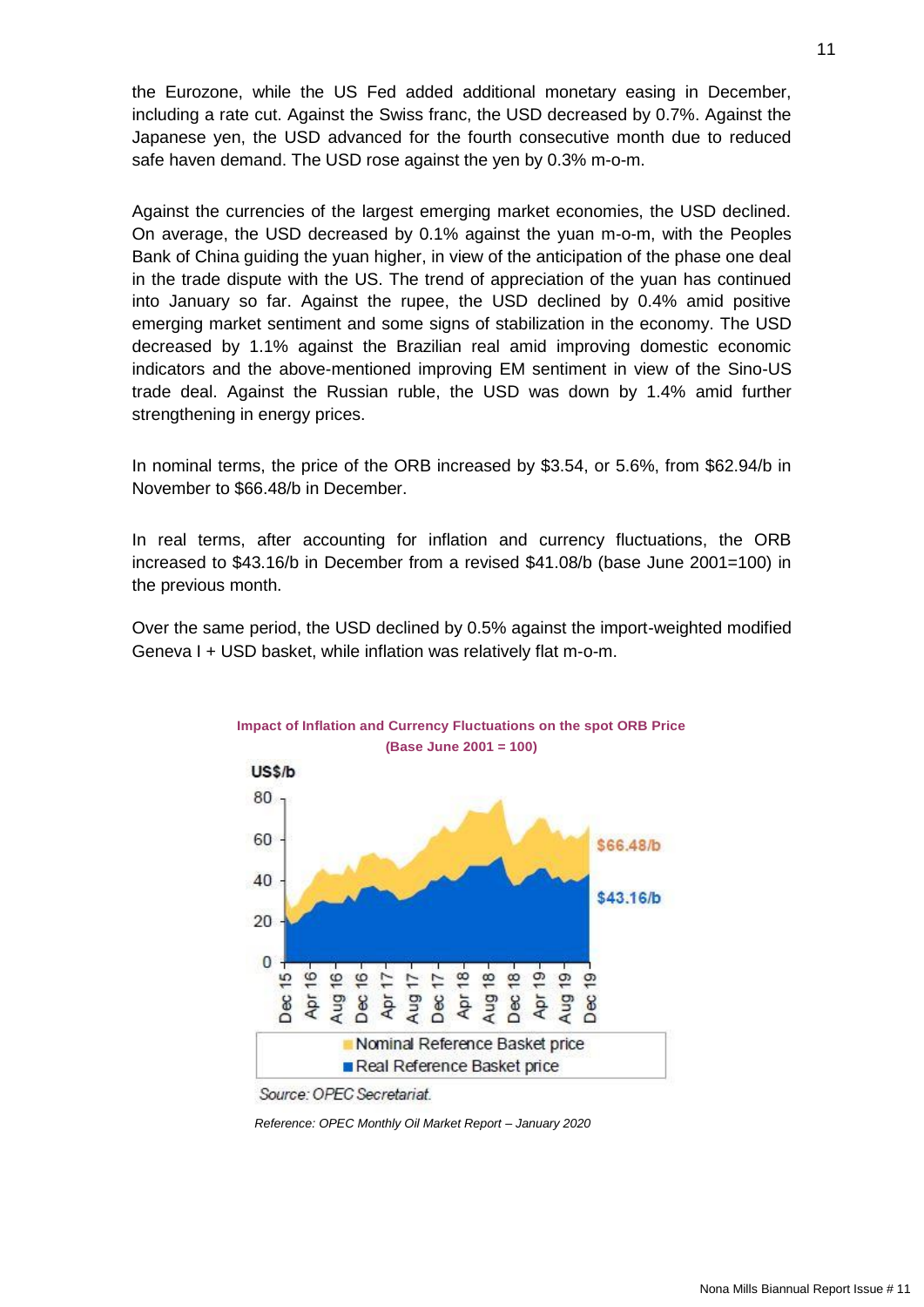## <span id="page-11-0"></span>**NONA MILLS PROJECT REPORT UPDATE**

Over the first half of 2019 prices on the Nona Mills Project (NMP) held steady, ranging between \$50 - \$63/b, peaking in April at an average price of \$63.86/b. The industry continues to believe that we will see prices remain firm at \$50/b and above.

Due to large fluctuations in the market experienced in 1H19 and the trepidation of operating at a loss, the operator made the decision to limit developmental spending on the lease. While prices have firmed in the \$50 -\$60/b range, many producers are staying cautious about new development. This decision has resulted in a continual drop in production on the lease.

The operator continued to decrease operating costs throughout the first half of the year, however in spite of the firming of prices, the drop in production prevented the lease from achieving a profit in 1H19.

With all this taken into consideration the net investor revenue of the NMP additionally takes into account the freight, taxes, royalties and operating costs each month. Please note that payment details are received three to four months in arrears. Given the current economic climate it is important to be reminded that the Nona Mills Project is not a short-term consideration.



For the six-month period of July to December 2019 operational costs exceeded the investment, so on a month by month reconciliation there were no royalties payable.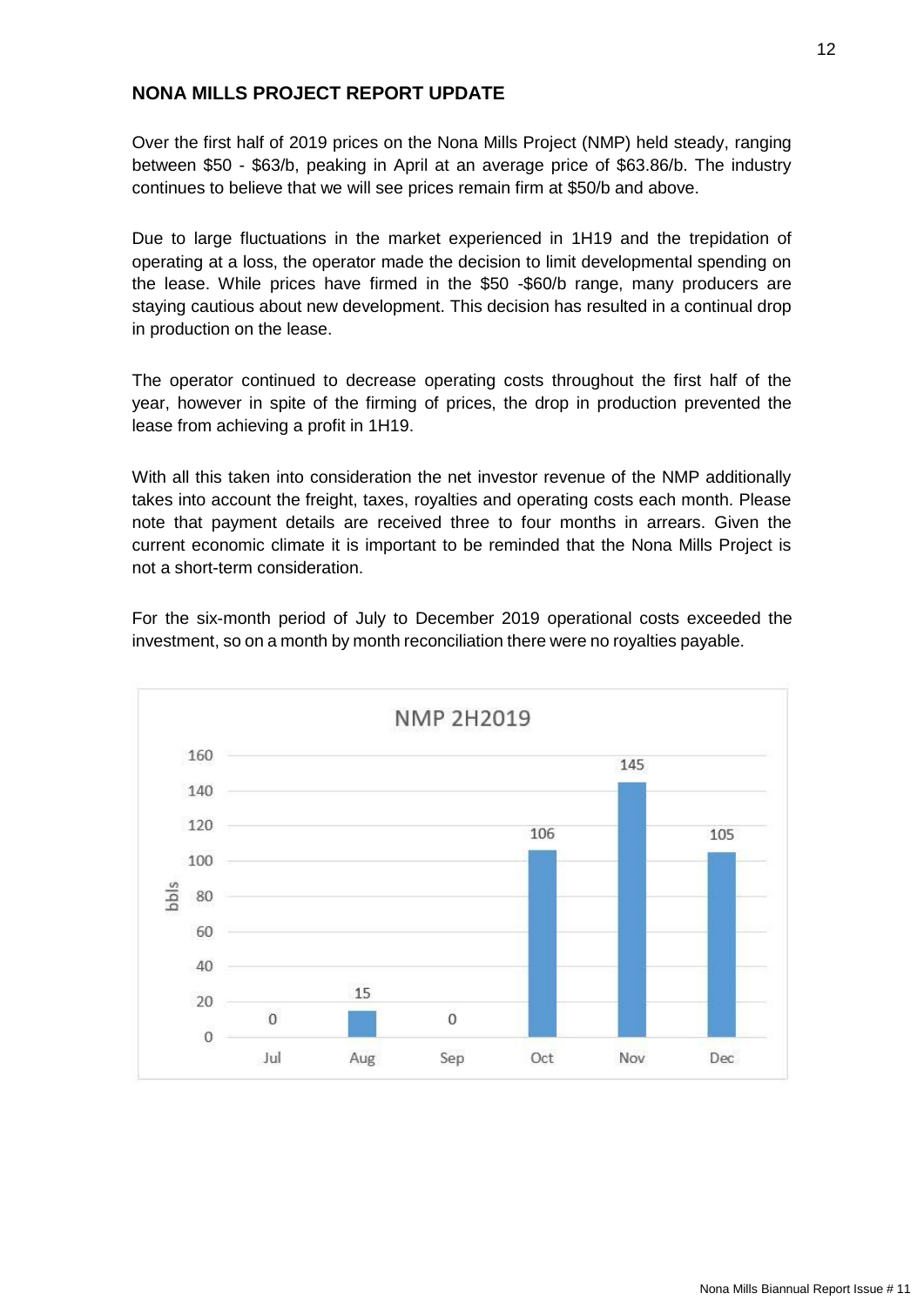## <span id="page-12-0"></span>**AMERICAN MUD WORKS PROJECT UPDATE**

The fourth quarter in the Tri-State is always interesting, as many of the operators in the area have drilled up their annual budgets and are laying down rigs. However, there are those operators that for one reason or another have gotten behind schedule and are scrambling to finish out the year. Additionally, this year we are witnessing some consolidation that has been the norm in the oil and gas industry for the past five years. For example, Equinor, a national oil and gas company from Norway, is a new player in town.

Each year the operators in the Tri-state area reach out to the various vendors in the area and ask them to submit a formal bid to provide services for the coming year. This bidding process includes current price listings and current services provided. As American Mud Works (AMW) was new to the community in 2019 they were not requested to submit any bids, however the Directors have persisted and completed the submission of bids to all of the operators in the area. The following companies received bids from AMW as of Sept 16, 2019: Jay Bee Oil, Montage, Equinor, Huntley and Huntley, Ascent Encino, Edgemarc, Tug Hill, Utica Resources, Antero, Arsenal Resources, EQT, Gulfport, CNX and SWN.

Equinor recently met with the Monroe County Chamber of Commerce and has made a 15 year commitment to Monroe County. Equinor will locate their corporate offices in Monroe County and their first project is the drilling of 27,000 acres located 25 miles from the AMW facilities. The Regional manager met with the AMW team in October to tour the AMW sites. Equinor had one rig up by November 1st and will have four rigs operating by end of March 2020.

Bri-chem Chemical is a publicly traded Canadian company that is a significant supplier of chemicals to most of the operators in the Tri-state area. In addition to selling chemicals, Bri-Chem has also supplied drilling mud to many of the operators in the area. In September Bri-Chem made the decision to get out of the drilling business in the Tri-state area; upon hearing this news AMW contacted Bri-Chem's senior management and asked if Bri-Chem would consider recommending AMW as the drilling fluids supplier to their customer base. After several conversations, Bri-Chem made the decision to endorse AMW to their customer base and invited AMW to their corporate headquarters to work out the terms of a mutually beneficial agreement. AMW and Bri-Chem have reached agreement on terms and expect to have a signed agreement prior to the end of 2019. Upon signing Bri-Chem will transfer control of one rig to AMW and they plan to turn over a total of at least four rigs to AMW by year end.

Recently AMW has visited with several operator's field managers and two managers from Back Yard Services companies. A common message was that the operators are looking at consolidating vendors in 2020. This speaks well to the all-inclusive service offering of AMW, encompassing heavy drilling fluid and heavy brine water manufacturing, chemical sales, treatment services; cleaning of heavy drilling fluids, dirty water and produced water, all from a centralized location.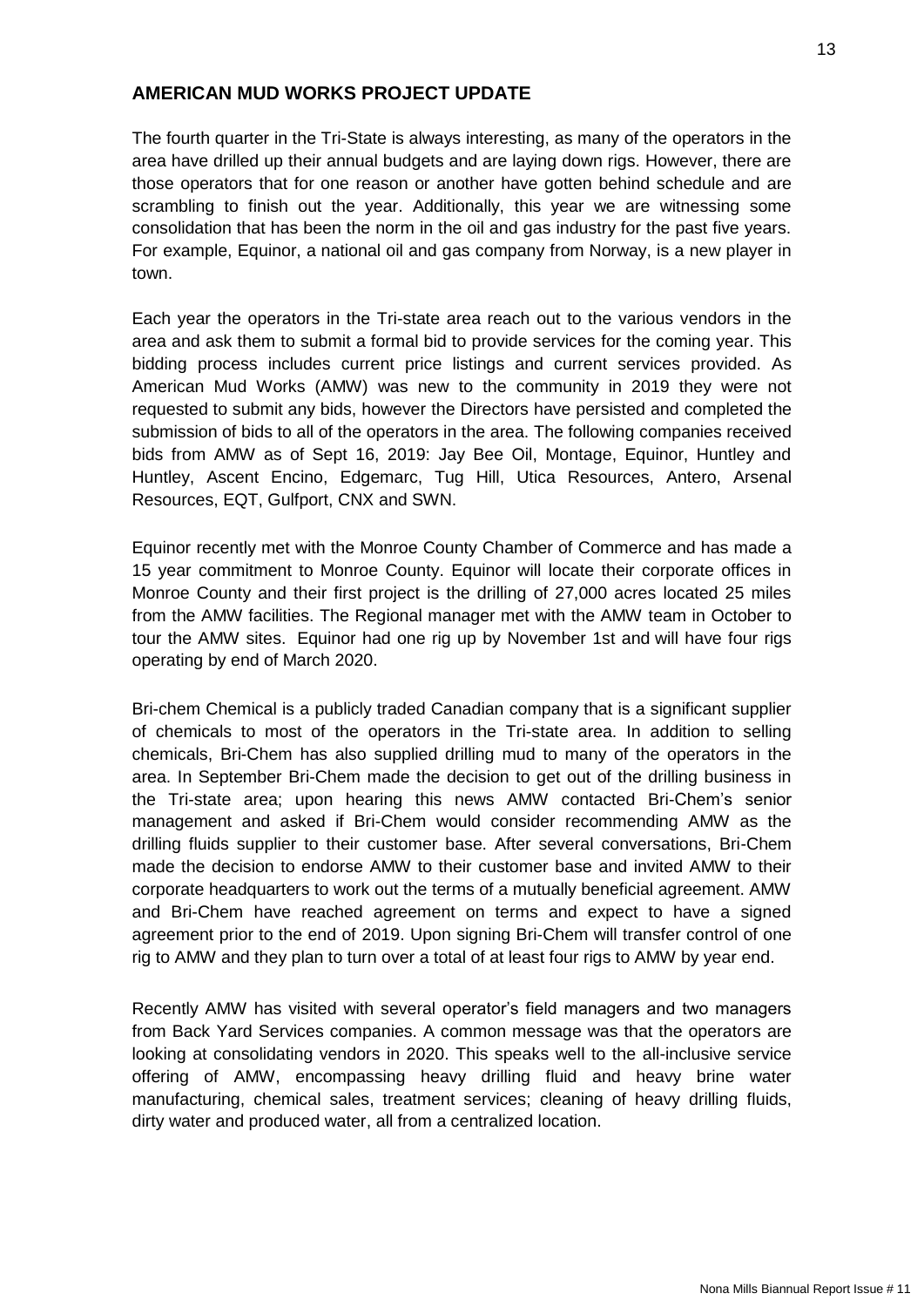AMW aims to form strategic partnerships with key members of the oil and gas services community. AMW is currently interviewing potential partners in Back Yard Services Companies (Iron Horse, Capex and Whites). AMW is also in the process of meeting with large chemical companies that require the use of the AMW facilities for storage and as a centralized distribution facility (Bri-Chem).

Moving forward, AMW has met with the CEO of Jay Bee Oil and Gas, one of the companies that laid down their rigs, and they were working with a key client to possibly start a new well. AMW is anticipating that Equinor will assign a rig to AMW by the end of the year. Most of AMW sales in Q419 will be to those operators that are 24x7 working to finish their 2019 drilling schedule. In anticipation of these emergency sales, AMW has approximately 1,000 barrels of drilling mud mixed and available upon demand.

It is very apparent that once AMW has the Mud and Water Treatment facility operational sales for mud will increase dramatically, as the one-stop shop model will be in full play.

As previously mentioned, AMW had identified a capital partner in April of this year that had committed to a \$10 million debt facility that would provide funding for the construction of the treatment facility as well as the funding for inventor used in the manufacturing of drilling fluids. Based upon this commitment, AMW anticipated that the treatment plant would be fully operational by August 2019. Unfortunately, the capital partner has been dealing with some internal issues; thus, the funding has not been completed. AMW is now working with a group of current investors and several new investors to put the credit facility in place. Based upon the progress made to date, AMW anticipates that funding and construction will ramp up on the treatment plant with hopes of being fully operational by March 2020.



*Pictured: American Mud Works – Waste Treatment site, Woodsfield Ohio*